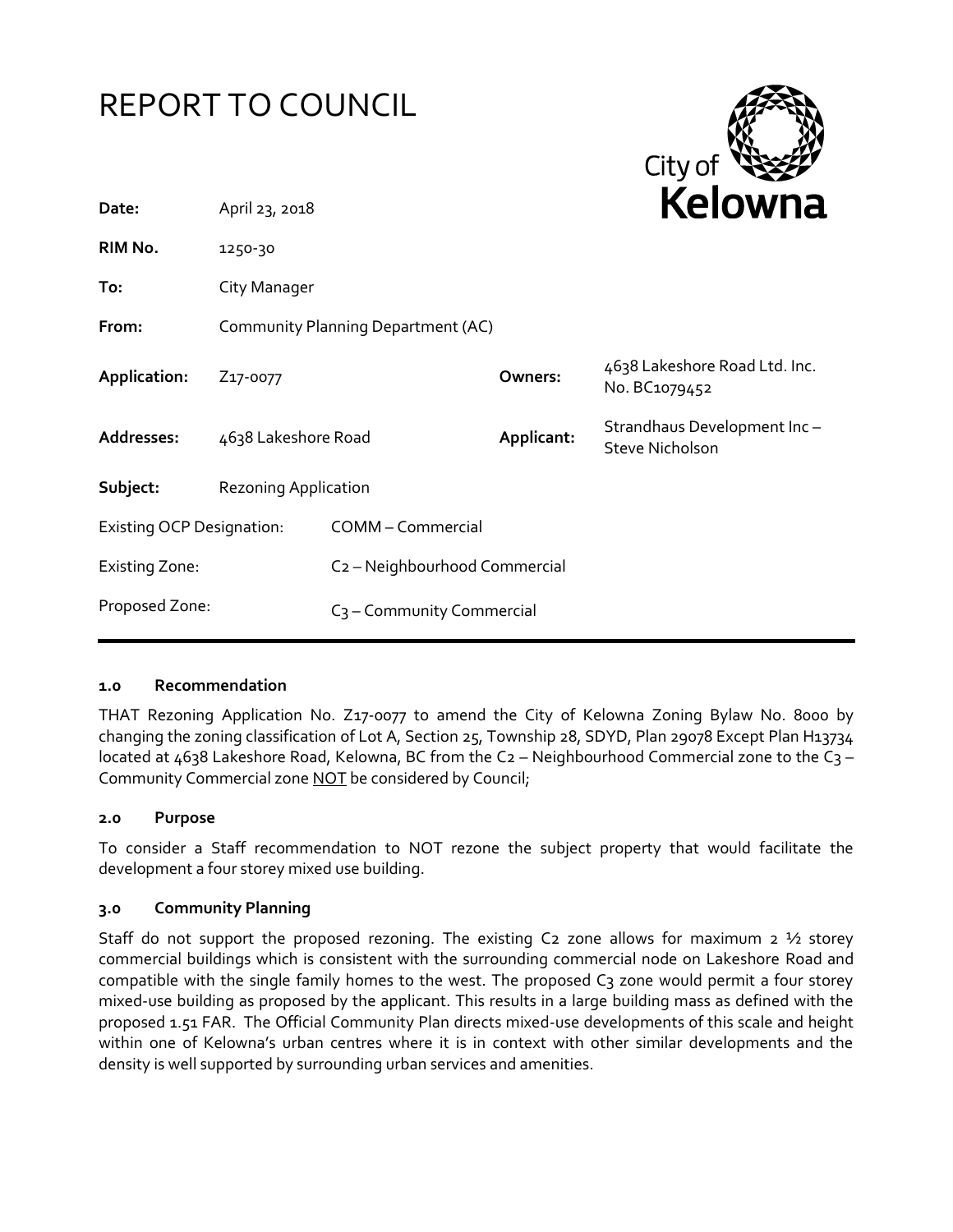The subject property is within a small neighbourhood commercial area, however it is located well outside an Urban Centre and is within an ALR interface area. The application was considered by the Agricultural Advisory Committee (AAC) on January  $25<sup>th</sup>$  2018 to discuss both the rezoning and the proposed landscape buffer reduction. After that meeting, the applicant revised their plans in order to remove the associated variance. However, at the meeting the AAC did not support the landscape buffer reduction nor the proposed rezoning. Neither City policies nor the AAC encourage intensification of land uses in ALR interface areas. It was also noted that the current landscape buffer of 3.0 metres proposed would be inconsistent with the proposed new ALR landscape buffer changes identified within the Agriculture Plan. If the Zoning Bylaw was updated today to reflect the approved Agriculture Plan, then the buffer requirement would be 15 metres and the setback to the building would be 20 m. See Section 4.0 below to read the minutes from the Agricultural Advisory Committee.

Further, the proposal would require a Farm Protection Development Permit (DP) since it is adjacent to the ALR. The objectives of a Farm Protection DP are to:

- Protect farm land and farm operations;
- Minimize the impact of urban encroachment and land use conflicts on agricultural land;
- Minimize conflicts created by activities designated as farm use by ALC regulation and non-farm uses within agricultural areas.

Among other items, Farm Protection DP Guideline 1.3 speaks to establishing and maintaining a landscape buffer along the boundary with agricultural land, consistent with Ministry of Agriculture and ALC guides. For urban residential development adjacent to agricultural land, the Ministry of Agriculture Guide to Edge Planning identifies a 15 m wide landscape buffer (on the urban side) with plant design specifications. As such, the proposed development would not meet Farm Protection DP Guidelines.

An alternative recommendation for supporting the applicant's proposed land use changes has been included in Section 9.0 of this report for Council's consideration.

# 3.1 Public Notification

To fulfill Council Policy No. 367 for 'Zoning Major' applications, the applicant was required to hold a public information session. The applicant held a public open house on October  $5^{th}$ ,  $6^{th}$ , &  $7^{th}$  from 4:00pm to 6:00pm at the subject property. The applicant also completed the neighbourhood notification process by contacting all properties within 50m of the subject properties.

# **4.0 Agriculture Advisory Committee**

# 4.1 Meeting: January 25<sup>th</sup> 2018

Staff:

- Displayed a PowerPoint presentation summarizing the application before the Committee.
- The property is located in an agricultural interface area.
- Staff would like the Committee to comment on the proposed rezoning and the agricultural buffer design located along the southern parcel boundary.

# AAC/Staff Discussion:

- Staff responded to an inquiry regarding the agricultural buffer and the variance.
- Staff clarified the plantings proposed for the landscape buffer.
- Staff clarified the setback for ALR lands facing the commercial properties.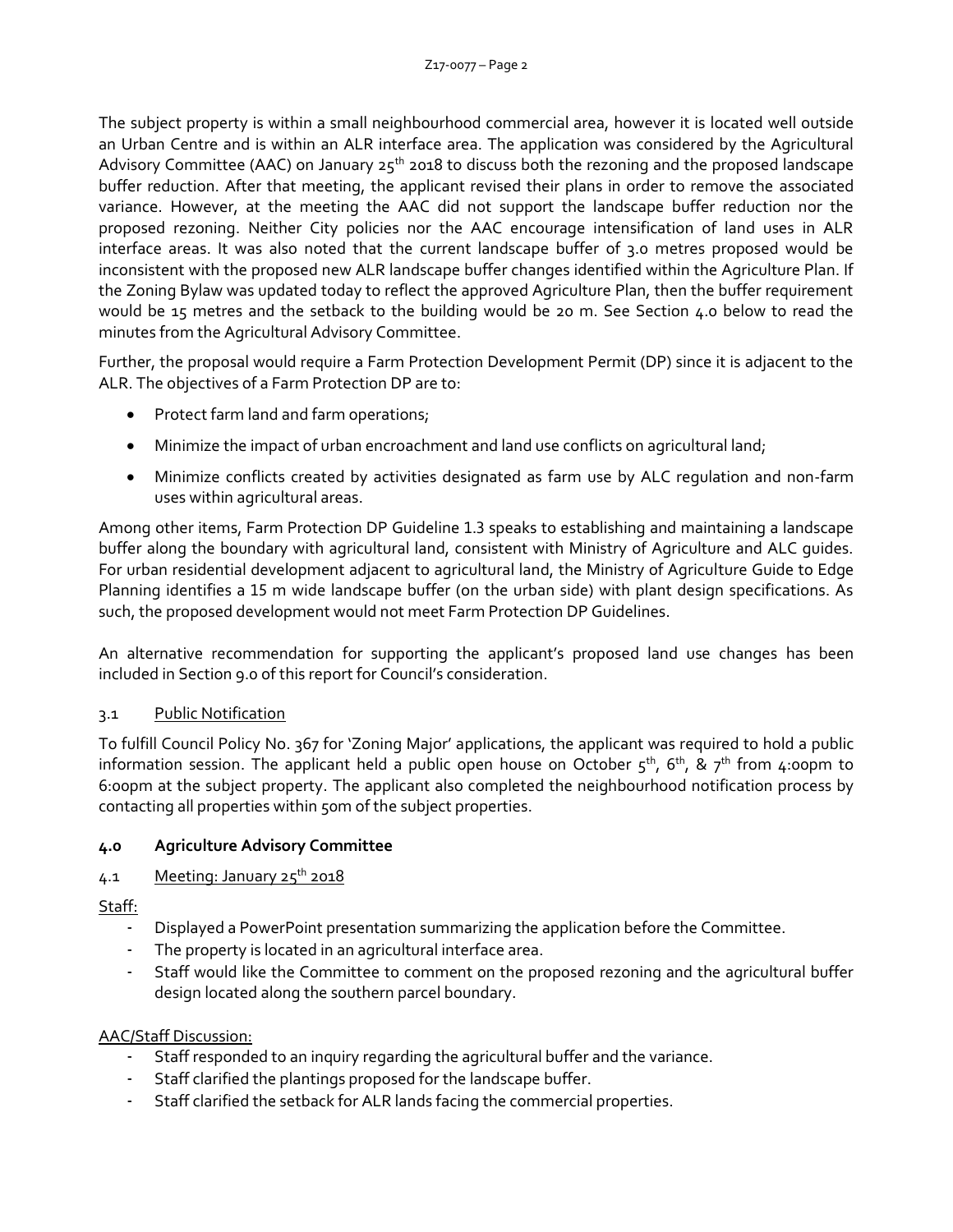- Staff provided information regarding the setbacks for commercial and residential properties.
- Staff provided information regarding site coverage.

### Steve Nicholson, Applicant:

- Displayed a PowerPoint presentation summarizing the rationale for the rezoning and variance.
- Responded to questions from the Committee.
- Provided the rationale for the location of the staircase.
- Advised that the variance along the pedestrian walkway shown in the drawings was done in error and will be removed.
- Provided the rationale for the siting of the building on the subject property.
- Will be erecting signage that the property is next to an active farm and will be registering a covenant on title to indicate it is adjacent to an active farm.
- Provided an overview of the exterior materials being proposed.

### Staff/AAC Discussion:

Responded to questions from the Committee.

### Motions:

### **Moved by** Dominic Rampone/**Seconded by** Ed Schiller

THAT the Agricultural Advisory Committee recommends that Council support Rezoning Application No. Z17-0077 for the property located at 4638 Lakeshore Road in order to rezone the subject property from the C2 - Neighbourhood Commercial zone to the C3 - Community Commercial zone.

#### **Defeated**

John Janmaat, Yvonne Herbison, Pete Spencer and Jeff Ricketts – Opposed.

### **Moved by** Dominic Rampone/**Seconded by** Pete Spencer

THAT the Agricultural Advisory Committee recommends that Council support Development Variance Permit Application No. DVP17-0181 for the property located at 4638 Lakeshore Road in order to reduce the agriculture buffer width from 3.0m to 2.0m for an 8.0m portion along the southern property line.

### **Defeated**

John Janmaat, Yvonne Herbison and Jeff Ricketts – Opposed.

### Anecdotal Comments:

The Agricultural Advisory Committee raised the following concerns with the proposed application as it relates to the proposed rezoning:

- the higher density residential use and taller buildings allowed in the C3 zone will have negative impacts on the adjacent ALR land;
- additional density and residential use creates speculative pressure on ALR land; and
- there is no benefit to agriculture.

The Agricultural Advisory Committee raised the following concerns with the proposed application as it relates the proposed variance:

- increases to buffering in both width and height should be considered;
- a taller building needs a larger buffer;
- the variance would not be necessary if the structure was moved;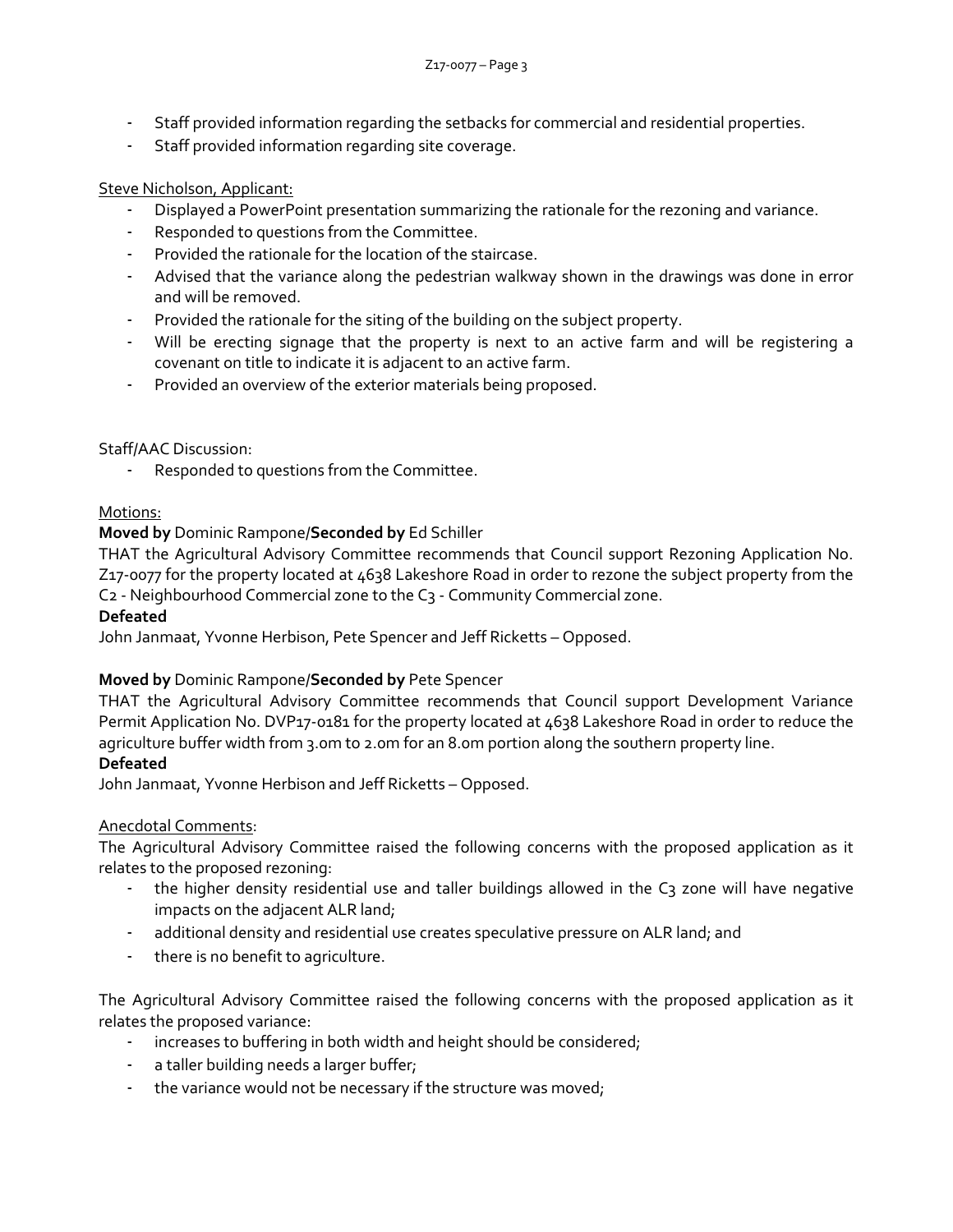- the proposed buffering needs to be intensified; and
- it is possible that the agricultural use of the adjacent property may change in the future and there appears to be no flexibility for buffering should a change in use occur.

# **5.0 Proposal**

# 5.1 Project Description

The applicant is proposing to rezone the subject property from the C2 – Neighbourhood Commercial zone to the C<sub>3</sub> – Community Commercial zone. The applicant has also applied for a Development Permit to construct 9 residential units above a 10,400 square feet of commercial space and two floors of underground parking. Each residential unit has 3 bedrooms and is approximately 2,000 ft<sup>2</sup>.

A development variance permit was sought to reduce the agriculture buffer width from 3.0m to 2.0m for an 8.0m portion along the southern property line (See Figure 1 below). However, since going to the AAC the applicant has revised their plans and are no longer requesting the landscape buffer reduction variance.



Variance area for landscape buffer reduction

Should Council support the Rezoning bylaw, Staff will bring forward a detailed report evaluating the design guidelines for the Development Permit for Council's consideration.

# 5.2 Site Context

The subject property lies at the edge, but within the Permanent Growth Boundary. The surrounding neighbourhood has a mix of commercial, institutional, park, residential, and agricultural land uses. The subject property only borders ALR agricultural land on one side (southern property line). Specifically, the Zoning and adjacent land uses are as follows:

| <b>Direction</b> | Zoning                                                                    | <b>ALR</b> | <b>Land Use</b>                |
|------------------|---------------------------------------------------------------------------|------------|--------------------------------|
| <b>North</b>     | C <sub>2</sub> - Community Commercial                                     | No         | Commercial                     |
| South            | A1-Agriculture 1                                                          | Yes        | Agriculture                    |
| East             | RU1 - Single Detached Housing<br>P <sub>3</sub> – Public Parks (with HRA) | No         | Park, Commercial & Residential |
| West             | RU1-Single Detached Housing                                               | No         | Residential                    |

**Table 1: Zoning and Land Use of Adjacent Property**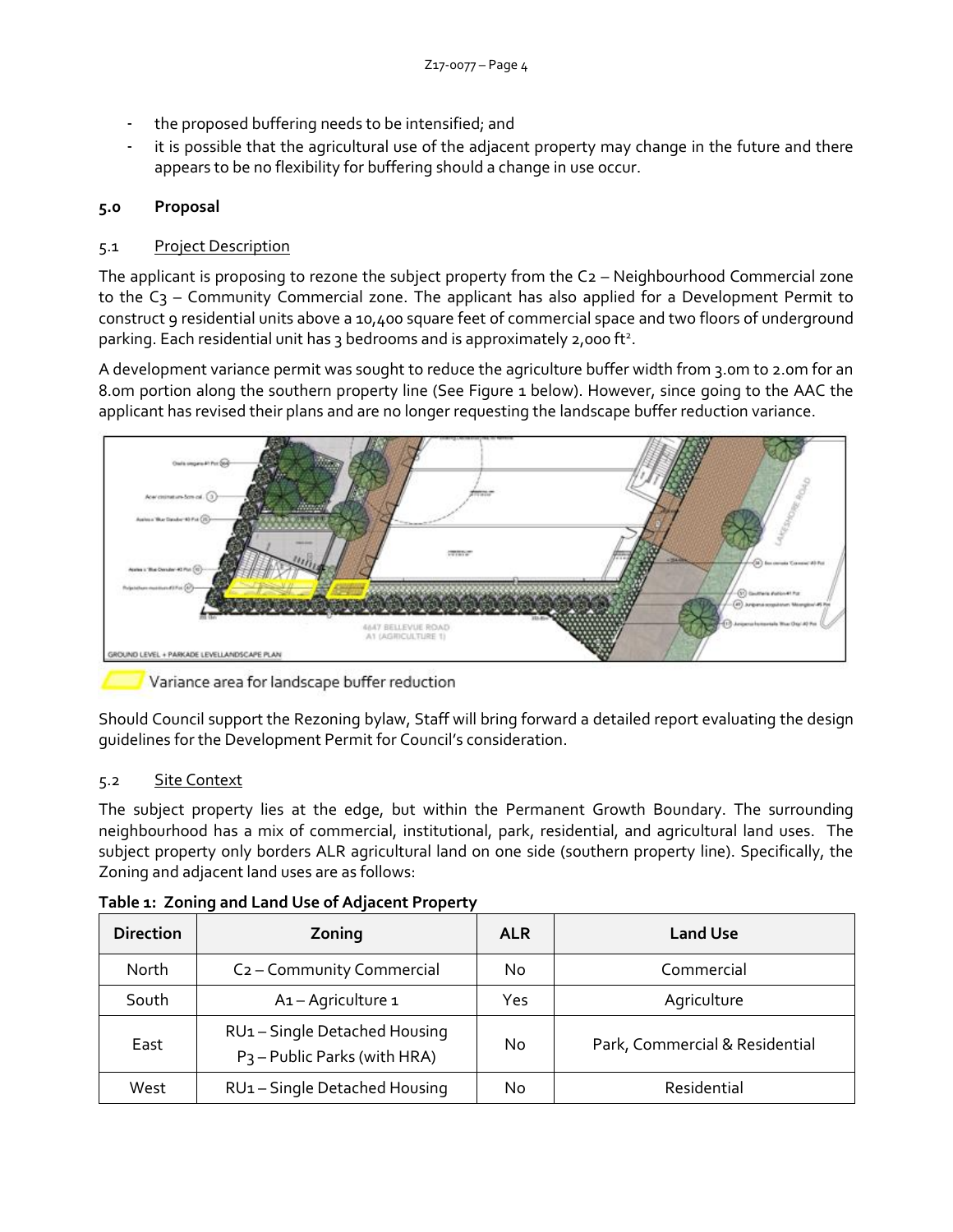

**Subject Properties Map:** 4638 Lakeshore Road

**6.0 Current Development Policies**

6.1 Kelowna Official Community Plan (OCP)

### **Goals for A Sustainable Future**

Contain Urban Growth.**<sup>1</sup>** Reduce greenfield urban sprawl and focus growth in compact, connected and mixed-use (residential and commercial) urban and village centres.

-

<sup>&</sup>lt;sup>1</sup> Goal 1. (Introduction Chapter 1).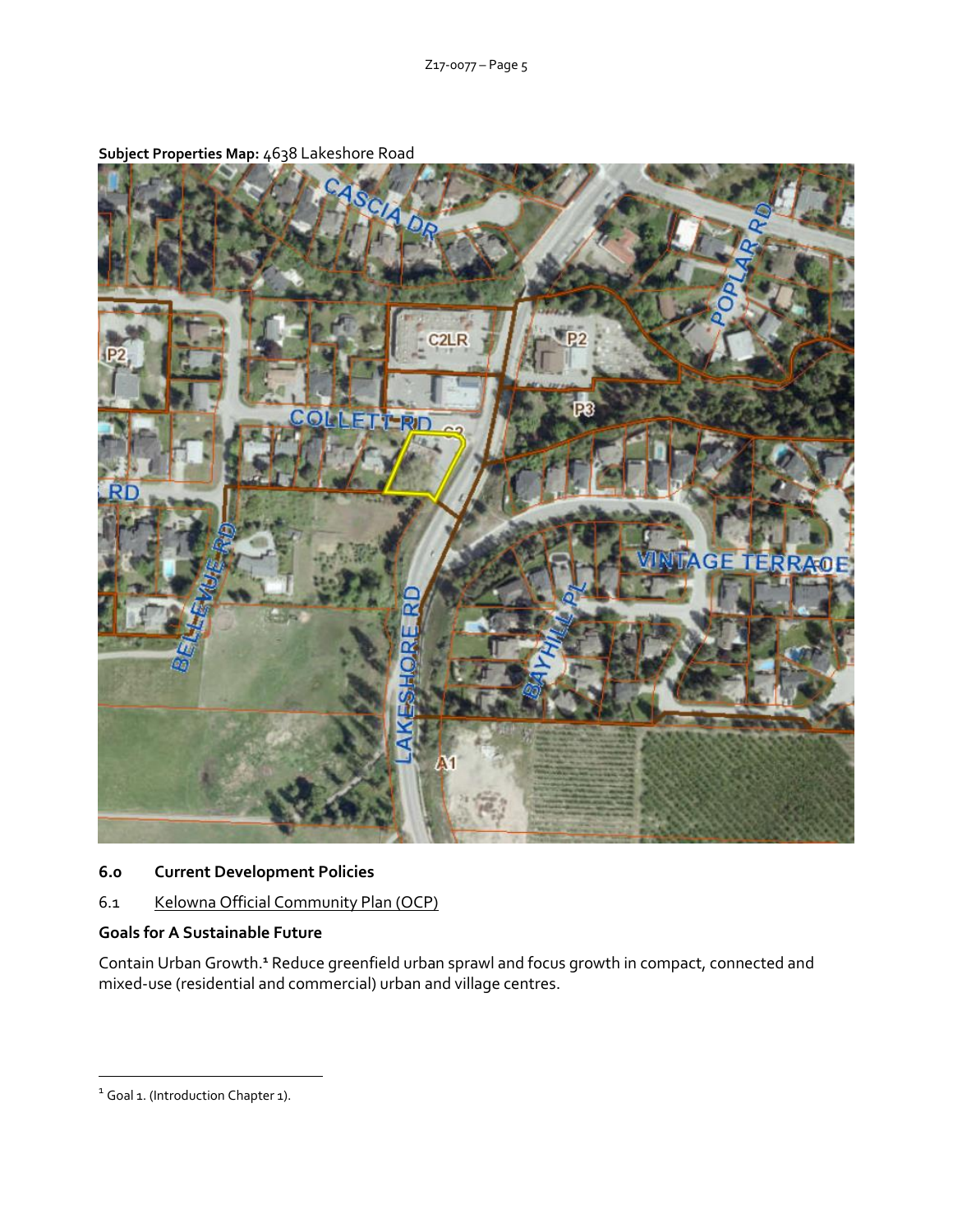### **Agriculture Land Use Policies**

Protect Agricultural Land.**<sup>2</sup>** Retain the agricultural land base by supporting the ALR and by protecting agricultural lands from development, except as otherwise noted in the City of Kelowna Agricultural Plan. Ensure that the primary use of agricultural land is agriculture, regardless of parcel size.

Transitional Uses.**<sup>3</sup>** Consider complementary agricultural land uses such as urban agriculture (as defined in the Zoning Bylaw) along the urban-rural interface that act as a transition between existing urban development and farming operations.

Urban Uses.**<sup>4</sup>** Direct urban uses to lands within the urban portion of the Permanent Growth Boundary, in the interest of reducing development and speculative pressure on agricultural lands.

### **Infrastructure Policies**

Objective 7.4: Ensure that densification of existing neighbourhoods happens in a context of directly contributing to enhanced livability.

Urban Centres and Densifying Neighbourhoods.**<sup>5</sup>** Allocate resources to ensure civic capital (e.g. signage, street furniture, sidewalks, bike lanes, parks, leisure facilities and other infrastructure investments) is, as a priority, invested in Urban Core Areas indicated on Map 5.3 and areas slated for significant multiple unit infill, with the purpose of making these safe, accessible, high-quality living and working environments so that redevelopment consistent with the OCP Future Land Use map will be encouraged.

### **Residential Land Use Policies**

Sensitive Infill<sup>6</sup>. Encourage new development or redevelopment in existing residential areas to be sensitive to or reflect the character of the neighborhood with respect to building design, height and siting.

Healthy Communities<sup>7</sup>. Through current zoning regulations and development processes, foster healthy, inclusive communities and a diverse mix of housing forms, consistent with the appearance of the surrounding neighbourhood.

### 6.2 Agriculture Plan

Theme 1: Strengthen local policies and regulations to protect agriculture.

Zoning Bylaw Action 1.3f: Update vegetative buffer specifications as outlined in *Edge Planning White Paper*.

# **7.0 Technical Comments**

- 7.1 Building & Permitting Department
	- Full plan check for Building Code related issues will be done at time of Building Permit applications.

### 7.2 Development Engineering Department

-

<sup>&</sup>lt;sup>2</sup> Policy 5.33.1 (Development Process Chapter 5).

<sup>&</sup>lt;sup>3</sup> Policy 5.33.4 (Development Process Chapter 5).

<sup>4</sup> Policy 5.33.3 (Development Process Chapter 5).

<sup>&</sup>lt;sup>5</sup> Policy 7.4.1 (Infrastructure Chapter 7).

<sup>6</sup> Policy 5.22.6 (Development Process Chapter 5).

<sup>&</sup>lt;sup>7</sup> Policy 5.22.7 (Development Process Chapter 5).